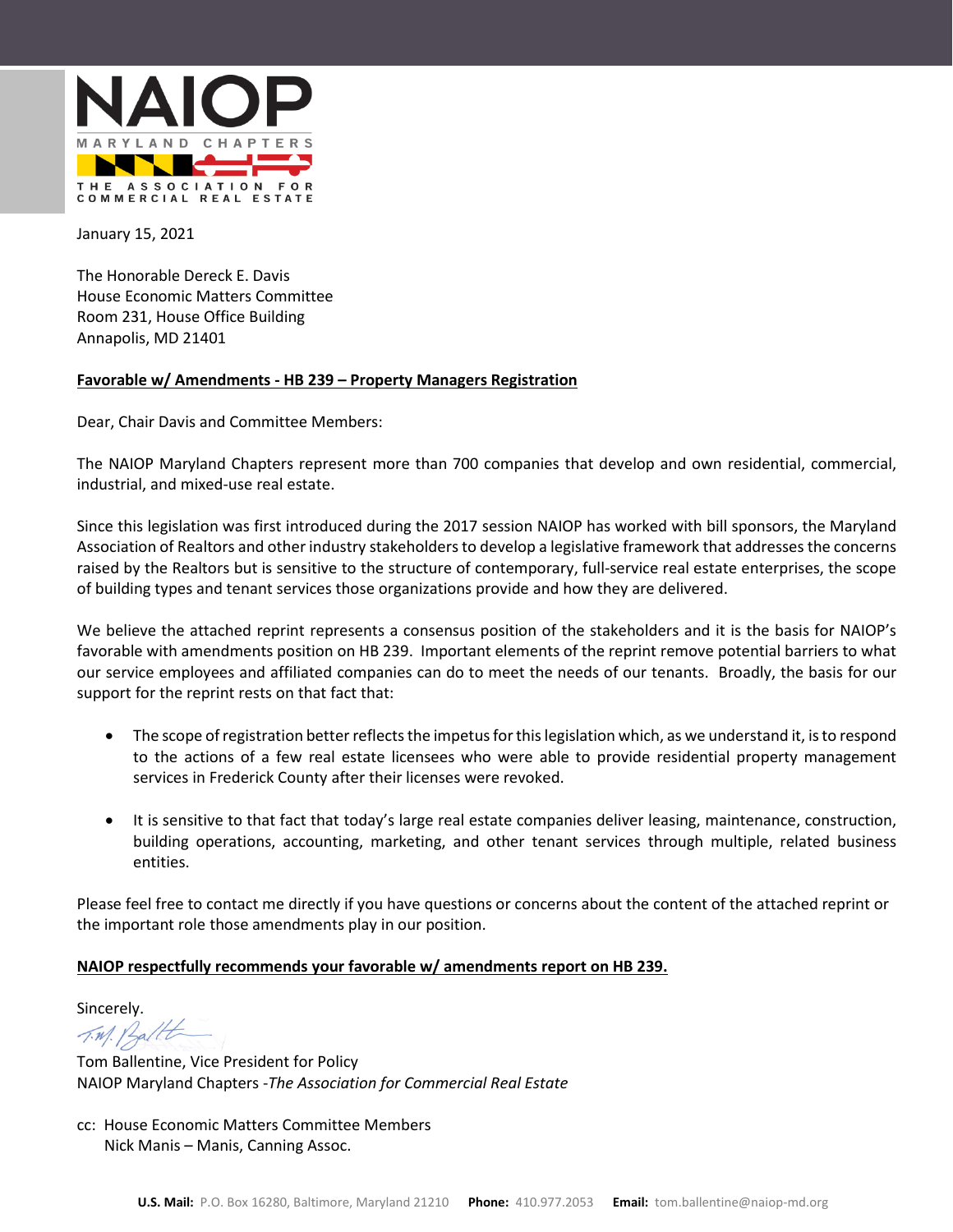# **HOUSE BILL 239**

 $C2$  1lr1426

HB 929/20 – ECM (PRE–FILED) CF SB 73

### By: **Delegate Rogers**

Requested: October 30, 2020 Introduced and read first time: January 13, 2021 Assigned to: Economic Matters

## A BILL ENTITLED

## AN ACT concerning

## **State Real Estate Commission – Property Managers – Registration**

- FOR the purpose of requiring certain persons to be registered as a property manager by the State Real Estate Commission before providing property management services in the State; providing a certain exception to the requirement to be registered; requiring the Commission to determine certain qualifications; authorizing the
- Commission to set by regulation certain fees for certain purposes; requiring certain fees to be set so as to produce certain funds for certain purposes; requiring certain applicants to submit a certain application and pay a certain fee to the Commission; providing that a certain registration expires on a certain date unless renewed for an additional term; prohibiting certain persons from providing, attempting to provide, or offering to provide property management services unless registered with the Commission; subjecting certain persons who violate a certain provision of law to a certain fine; requiring certain property managers to be covered by a certain surety 15 bond and to provide certain proof of coverage to the Commission, subject to a certain exception; defining certain terms; and generally relating to the registration of property managers by the State Real Estate Commission.
- BY adding to Article – Business Occupations and Professions Section 17–3B–01 through 17–3B–08 to be under the new subtitle "Subtitle 3B. Property Managers" Annotated Code of Maryland (2018 Replacement Volume and 2020 Supplement)
- SECTION 1. BE IT ENACTED BY THE GENERAL ASSEMBLY OF MARYLAND, That the Laws of Maryland read as follows:
- 

# **Article – Business Occupations and Professions**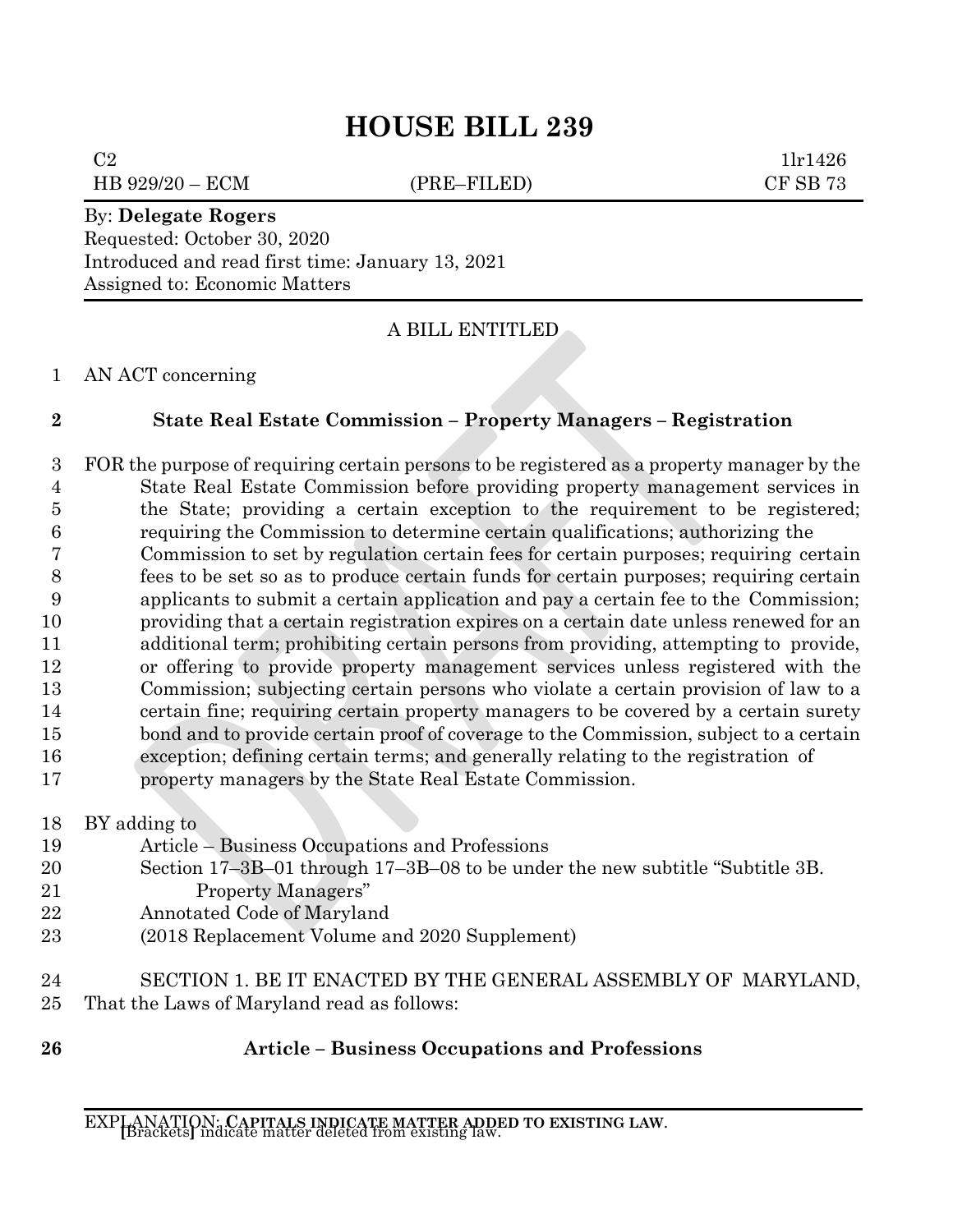|                            | $\overline{2}$<br><b>HOUSE BILL 239</b>                                                                                                                                         |
|----------------------------|---------------------------------------------------------------------------------------------------------------------------------------------------------------------------------|
| 1                          | <b>SUBTITLE 3B. PROPERTY MANAGERS.</b>                                                                                                                                          |
| $\overline{2}$             | $17 - 3B - 01.$                                                                                                                                                                 |
| $\bf{3}$<br>$\overline{4}$ | IN THIS SUBTITLE THE FOLLOWING WORDS HAVE THE MEANINGS<br>(A)<br><b>INDICATED.</b>                                                                                              |
| 5<br>6<br>7                | (B) "AFFILIATE" MEANS AN ENTITY THAT DIRECTLY, OR INDIRECTLY<br>THROUGH ONE OR MORE INTERMEDIARIES, CONTROLS OR IS CONTROLLED BY A<br>FINANCIAL INSTITUTION.                    |
| 8<br>9                     | (C) "FINANCIAL INSTITUTION" HAS THE MEANING STATED IN $\S 1-101(J)$ OF<br>THE FINANCIAL INSTITUTIONS ARTICLE.                                                                   |
| 10<br>11<br>12             | (D) (1) "PROPERTY MANAGEMENT SERVICES" MEANS THE LEASING,<br><b>MANAGING, ADVERTISING, RENTING, OR HANDLING OF TRUST MONEY OF A</b><br>PROPERTY.                                |
| 13                         | "PROPERTY MANAGEMENT SERVICES" DOES NOT INCLUDE:<br>(2)                                                                                                                         |
| 14<br>15                   | PARTICIPATING IN A COMMON OWNERSHIP COMMUNITY,<br>(I)<br>INCLUDING A HOMEOWNERS ASSOCIATION OR CONDOMINIUM;                                                                     |
|                            | (II) SERVICES PROVIDED BY A BUSINESS<br><b>IMPROVEMENT DISTRICT</b>                                                                                                             |
| <b>16</b>                  | RENTING A PROPERTY FOR LESS THAN 6 MONTHS;<br>(II)                                                                                                                              |
| 17<br>18                   | LEASING, MANAGING, ADVERTISING,<br>(III)<br>RENTING,<br><b>OR</b><br>HANDLING TRUST MONEY OF:                                                                                   |
| 19<br>20                   | 1.<br><b>TRUST MONEY OF AN APARTMENT COMPLEX WITH 25</b><br>OR MORE UNITS; 25 OR MORE RESIDENTIAL DWELLING UNITS.                                                               |
| 21<br>22                   | 2.<br>TRUST MONEY OF COMMERCIAL, INDUSTRIAL, OR<br>MIXED USE PROPERTIES REAL PROPERTY; OR                                                                                       |
| 23<br>24                   | 3.<br>PROPERTY ACQUIRED BY A FINANCIAL<br><b>REAL</b><br>INSTITUTION OR AN AFFILIATE THROUGH FORECLOSURE;                                                                       |
| 25<br>26<br>$27\,$         | (IV)<br>SERVICES PROVIDED<br>BY<br><b>PERSON</b><br><b>EMPLOYED</b><br>$\mathbf{A}$<br>EXCLUSIVELY AS THE PROPERTY MANAGER FOR THE PROPERTY MANAGEMENT OF<br><b>ONE PERSON;</b> |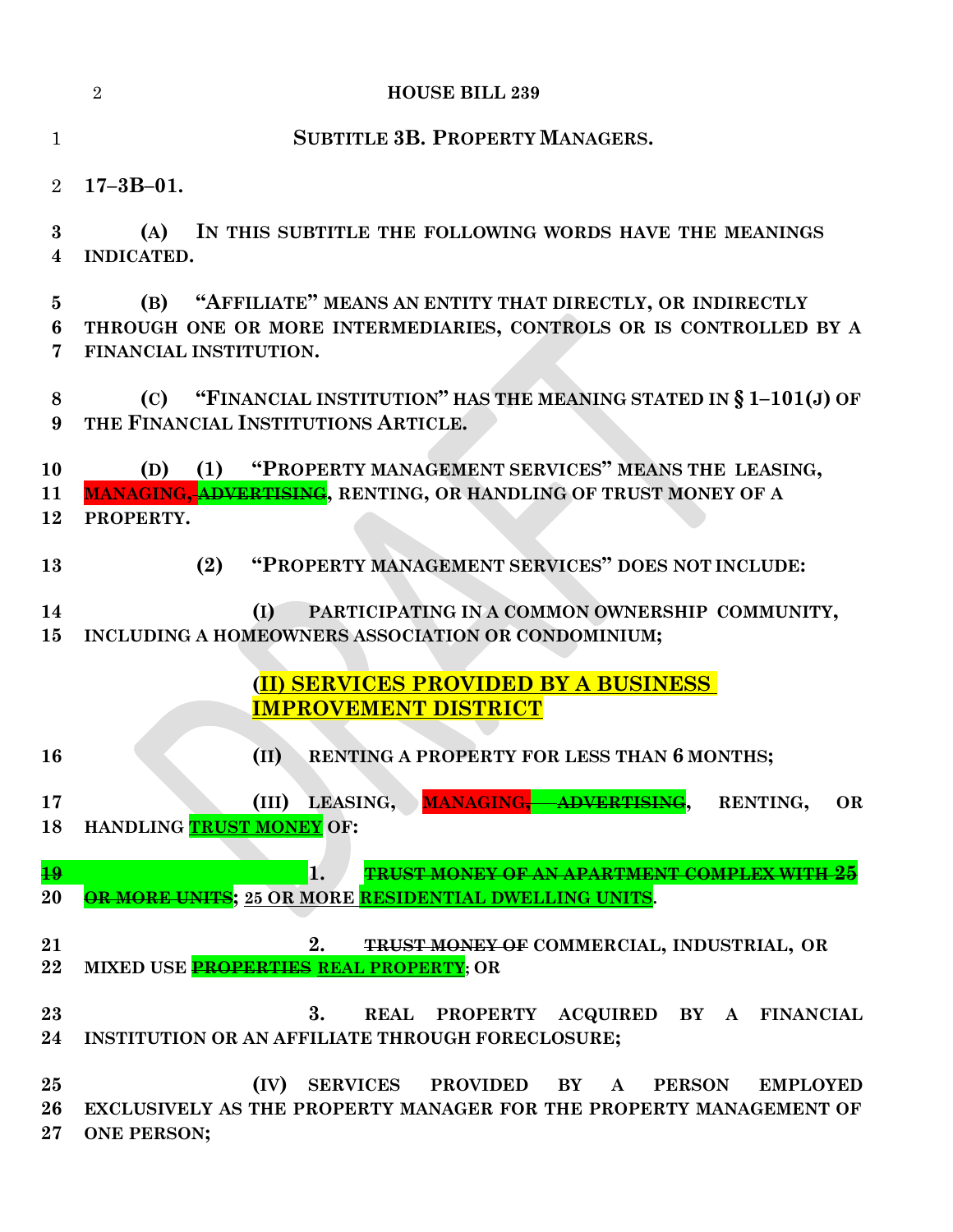**28 (V) SERVICES PROVIDED ON AN INCIDENTAL BASIS AND 29 WITHOUT ADDITIONAL COMPENSATION BY EMPLOYEES OF AN OWNER OF A**

**30 PROPERTY;**

## **HOUSE BILL 239** 3

- **1 (VI) SERVICES RELATED TO THE PHYSICAL MAINTENANCE MARKETING, OPERATIONS, AND FINANCIAL MANAGEMENT OF A PROPERTY PROCURED BY A COMPANY PROVIDING PROPERTY MANAGEMENT SERVICES;**
- **2 (VI) (VII) SERVICES THAT AN OWNER OF THREE SIX OR FEWER SINGLE–FAMILY RESIDENTIAL PROPERTIES DWELLING UNITS PERSONALLY PROVIDES TO THE PROPERTIES; OR**

**3 (VII) (VIII) RECEIVING, ACCEPTING, OR HOLDING TRUST MONEY OF A PROPERTY BY A FINANCIAL INSTITUTION**

**4 (E) (1) "PROPERTY MANAGER" MEANS A PERSON WHO IS REGISTERED BY 5 THE COMMISSION TO PROVIDE PROPERTY MANAGEMENT SERVICES.**

**6 (2) "PROPERTY MANAGER" INCLUDES A PARTNERSHIP OR A 7 CORPORATION OR OTHER BUSINESS ENTITY.**

10 **17–3B–02.**

 **(A) EXCEPT AS PROVIDED UNDER SUBSECTION (B) OF THIS SECTION, A PERSON MUST BE REGISTERED AS A PROPERTY MANAGER BY THE COMMISSION BEFORE THE PERSON MAY PROVIDE PROPERTY MANAGEMENT SERVICES IN THE 14 STATE.**

15 "**(1) EMPLOYEES OF A PARTNERSHIP, CORPORATION, OR OTHER BUSINESS ENTITY THAT CONDUCTS PROVIDES PROPERTY MANAGEMENT SERVICES THROUGH RELATED BUSINESS ENTITIES MAY OPERATE COLLECTIVELY UNDER A SINGLE PROPERTY MANAGER REGISTRATION.**

> "(2) A PARTNERSHIP, CORPORATION, OR OTHER BUSINESS ENTITY THAT PROVIDES PROPERTY MANAGEMENT SERVICES THROUGH RELATED BUSINESS ENTITIES MAY OPERATE COLLECTIVELY UNDER A SINGLE PROPERTY MANAGER REGISTRATION.

- **16**
- **17**
- **18 (B) A PERSON WHO IS LICENSED UNDER THIS TITLE, IS ACCREDITED BY THE**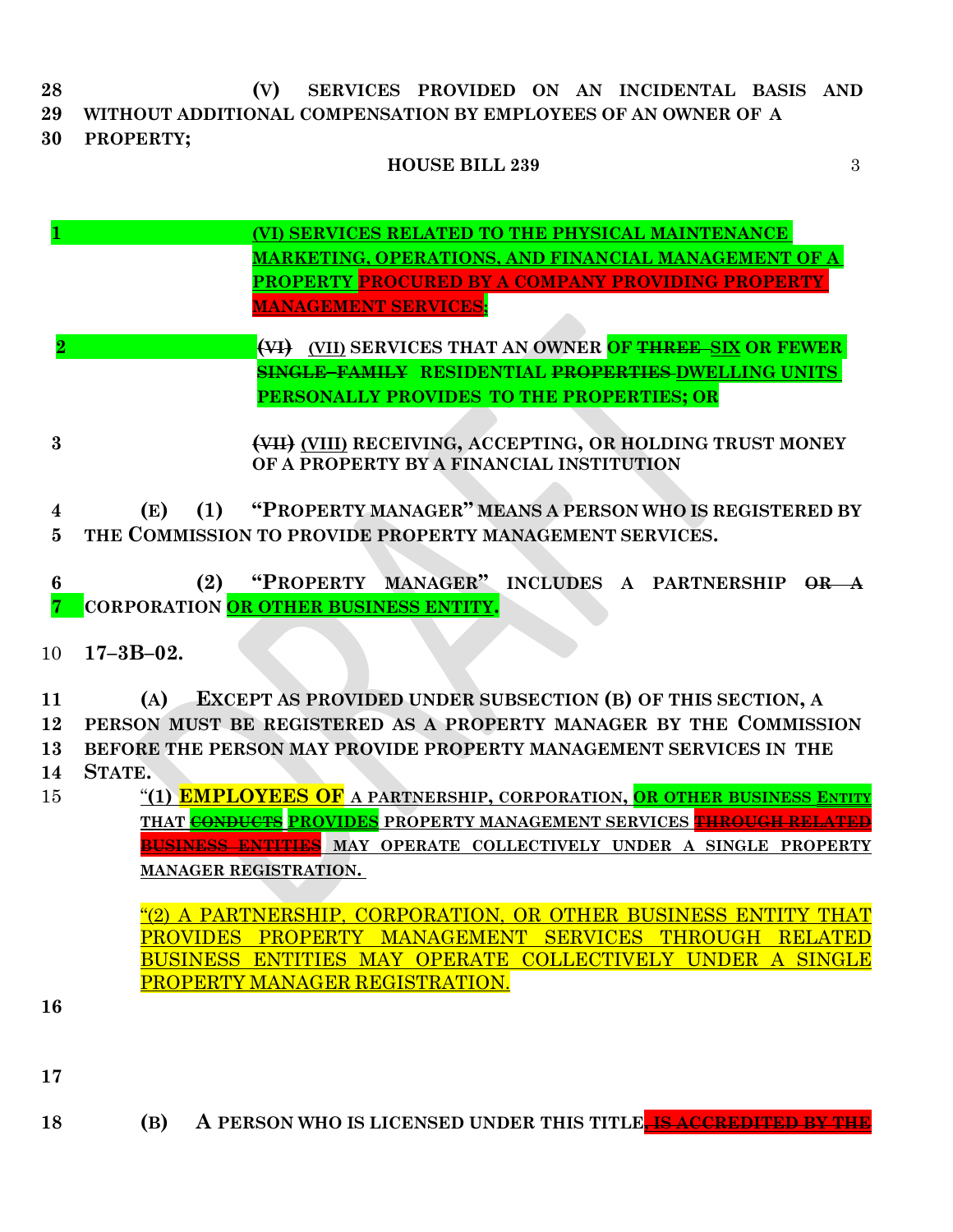**INSTITUTE OF REAL ESTATE MANAGEMENT OR HOLDS A COMPARABLE OR EQUIVALENT ACCREDITATION GRANTED BY ANOTHER ORGANIZATION IS NOT SUBJECT TO SUBSECTION (A) OF THIS SECTION.**

**17–3B–03.**

 **THE COMMISSION SHALL DETERMINE THE QUALIFICATIONS FOR REGISTRATION AS A PROPERTY MANAGER.**

- **THE COMMISSION MAY DENY A REGISTRATION TO AN APPLICANT WHOSE LICENSE UNDER TITLE 17 IS CURRENTLY SUSPENDED OR WAS REVOKED DUE TO VIOLATIONS RELATED TO PROVIDING PROPERTY MANAGEMENT SERVICES."**
- **17–3B–04.**

 **(A) THE COMMISSION MAY SET BY REGULATION REASONABLE FEES FOR THE ISSUANCE AND RENEWAL OF REGISTRATIONS UNDER THIS SUBTITLE AND ANY OTHER SERVICES PROVIDED BY THE COMMISSION.**

 **(B) THE FEES CHARGED SHALL BE SET SO AS TO PRODUCE FUNDS TO APPROXIMATE THE COST OF REGISTERING PROPERTY MANAGERS UNDER THIS SUBTITLE.**

**17–3B–05.**

**TO APPLY FOR A REGISTRATION, AN APPLICANT SHALL:**

- **(1) SUBMIT AN APPLICATION TO THE COMMISSION ON THE FORM HOUSE BILL 239**
- **THAT THE COMMISSION REQUIRES; AND**

 **(2) PAY TO THE COMMISSION THE APPLICATION FEE SET BY THE COMMISSION.**

**17–3B–06.**

 **A REGISTRATION EXPIRES ON A DATE SET BY THE COMMISSION, UNLESS THE REGISTRATION IS RENEWED FOR AN ADDITIONAL 2–YEAR TERM.**

**17–3B–07.**

**(A) EXCEPT AS OTHERWISE PROVIDED IN THIS SUBTITLE, A PERSON MAY**